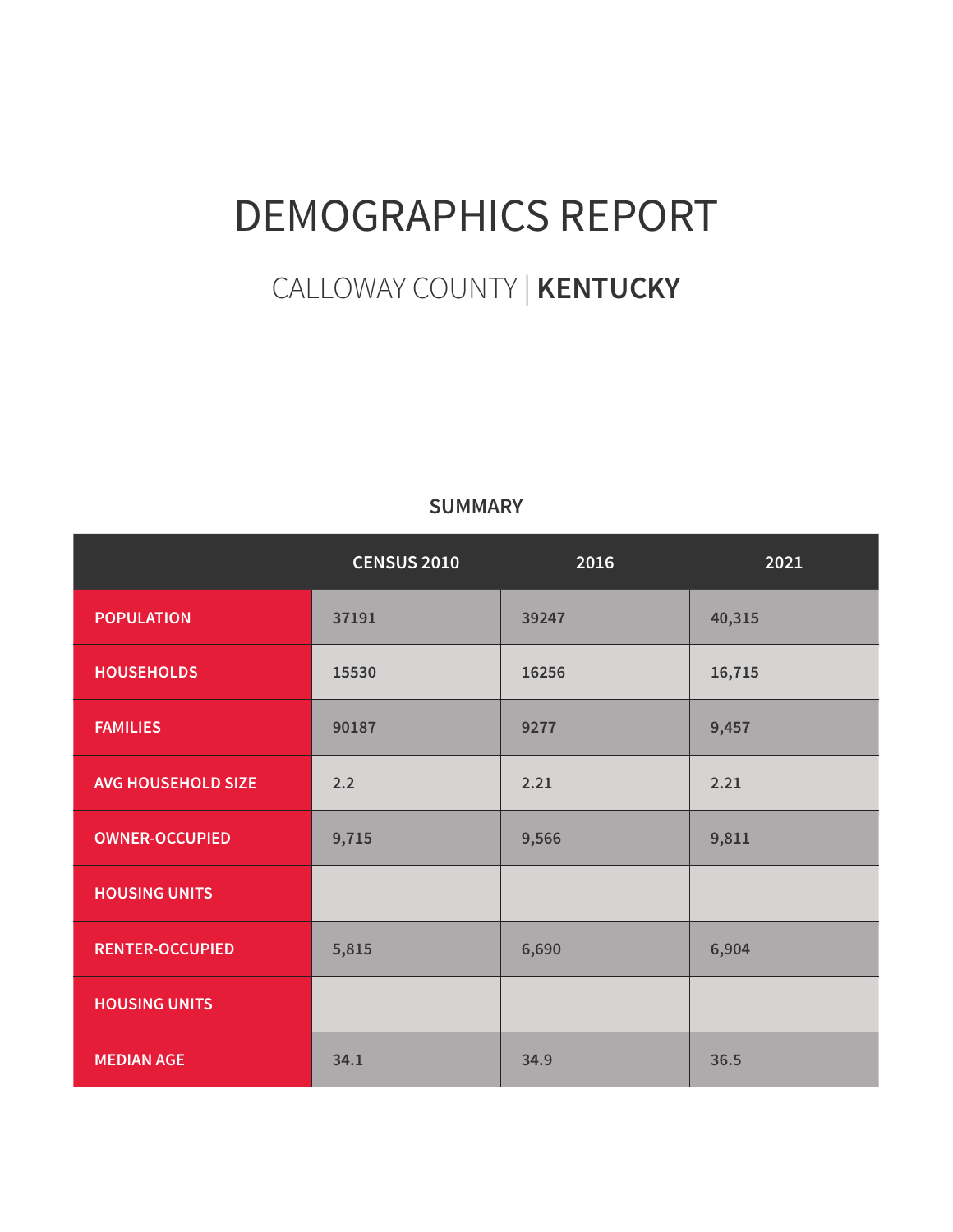## **TRENDS: 2016-2021 ANNUAL RATE**

|                         | <b>AREA</b> | <b>STATE</b> | <b>NATIONAL</b> |
|-------------------------|-------------|--------------|-----------------|
| <b>POPULATION</b>       | 0.54%       | 0.56%        | 0.84%           |
| <b>HOUSEHOLDS</b>       | 0.56%       | 0.53%        | 0.79%           |
| <b>FAMILIES</b>         | 0.39%       | 0.4%         | 0.72%           |
| <b>MEDIAN HOUSEHOLD</b> | 1.68%       | 2.28%        | 1.89%           |
| <b>INCOME</b>           |             |              |                 |

#### **HOUSEHOLDS BY INCOME**

|                           | 2016<br># | 2016<br>% | 2021<br>$\#$ | 2021<br>$\frac{0}{0}$ |
|---------------------------|-----------|-----------|--------------|-----------------------|
| <b>LESS THAN \$15,000</b> | 3,329     | 20.50%    | 3,577        | 21.4%                 |
| \$15,000-\$24,999         | 2,141     | 13.20%    | 2,026        | 12.12%                |
| \$25,000-\$34,999         | 1,710     | 10.50%    | 1,204        | 7.2%                  |
| \$35,000-\$49,999         | 2,650     | 16.30%    | 2,625        | 15.7%                 |
| \$50,000-\$74,999         | 2,986     | 18.40%    | 3,122        | 18.68%                |
| \$75,000-\$99,999         | 1,559     | 9.60%     | 1,873        | 11.21%                |
| \$100,000-\$149,999       | 1,374     | 8.50%     | 1,632        | 9.76%                 |
| \$150,000-\$199,999       | 312       | 1.90%     | 441          | 2.64%                 |
| $$200,000+$               | 195       | 1.20%     | 215          | 1.29%                 |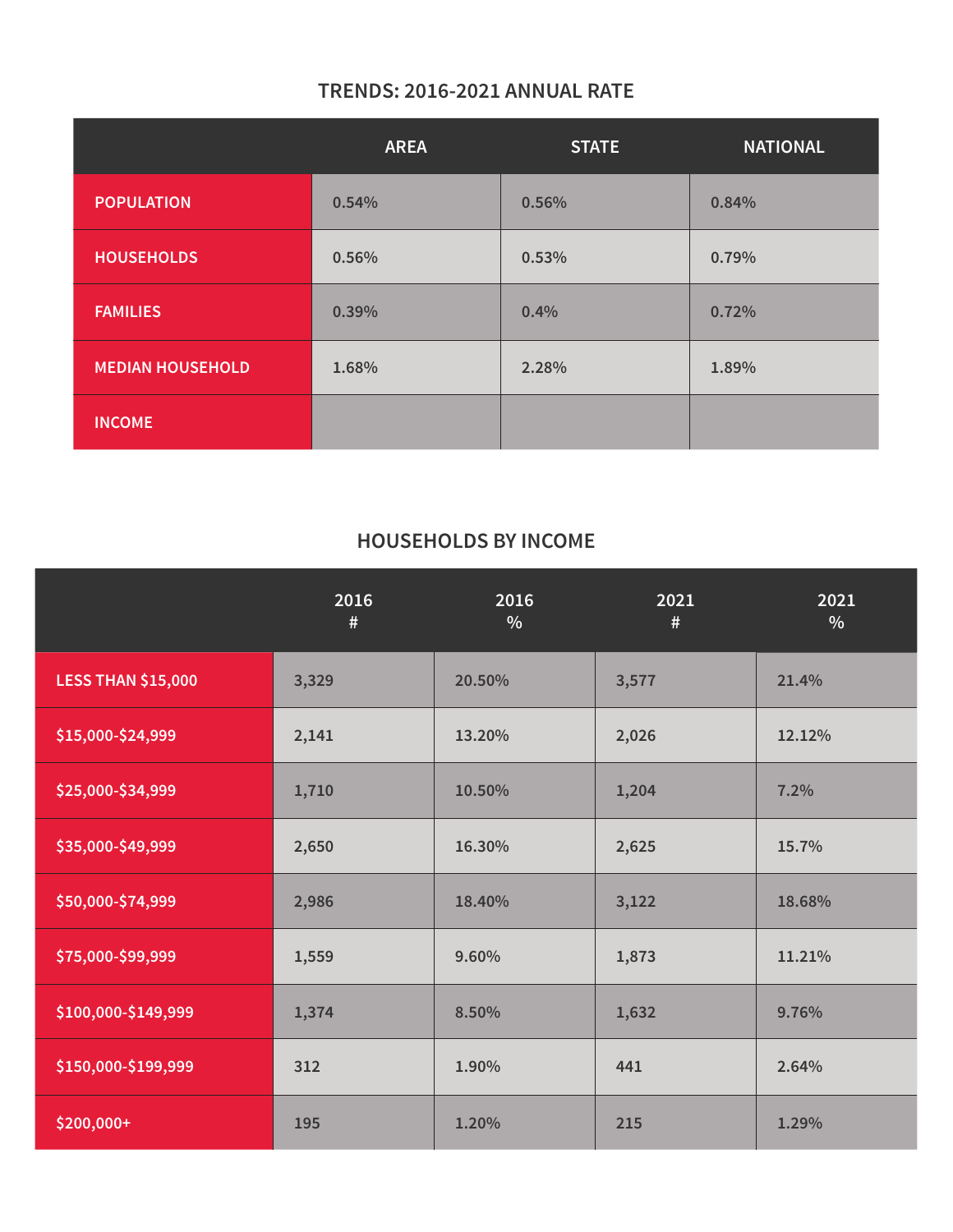#### **POPULATION BY AGE**

|           | <b>CENSUS</b><br>2010<br># | <b>CENSUS</b><br>2010<br>$\%$ | 2016<br>$\#$ | 2016<br>$\%$ | 2021<br># | 2021<br>$\%$ |
|-----------|----------------------------|-------------------------------|--------------|--------------|-----------|--------------|
| $0 - 4$   | 1,942                      | 5.22%                         | 1,920        | 4.89%        | 1924      | 4.77%        |
| $5-9$     | 1,778                      | 4.78%                         | 1,830        | 4.66%        | 1833      | 4.55%        |
| $10 - 14$ | 1,832                      | 4.93%                         | 1,781        | 4.54%        | 1896      | 4.7%         |
| $15-19$   | 3,307                      | 8.89%                         | 3,366        | 8.58%        | 3432      | 8.51%        |
| $20 - 24$ | 5,635                      | 15.15%                        | 5,846        | 14.9%        | 5515      | 13.68%       |
| 25-34     | 4,439                      | 11.94%                        | 4,944        | 12.6%        | 4932      | 12.23%       |
| 35-44     | 3,836                      | 10.31%                        | 3,874        | 9.87%        | 4114      | 10.2%        |
| 45-54     | 4,512                      | 12.13%                        | 4,250        | 10.83%       | 4092      | 10.15%       |
| 55-64     | 4,290                      | 11.54%                        | 4,708        | 12%          | 4896      | 12.14%       |
| 65-74     | 3,200                      | 8,60%                         | 3,990        | 10.17%       | 4494      | 11.15%       |
| 75-84     | 1,697                      | 4.56%                         | 1,891        | 4.82%        | 2276      | 5.65%        |
| $85+$     | 723                        | 1.94%                         | 847          | 2.16%        | 911       | 2.26%        |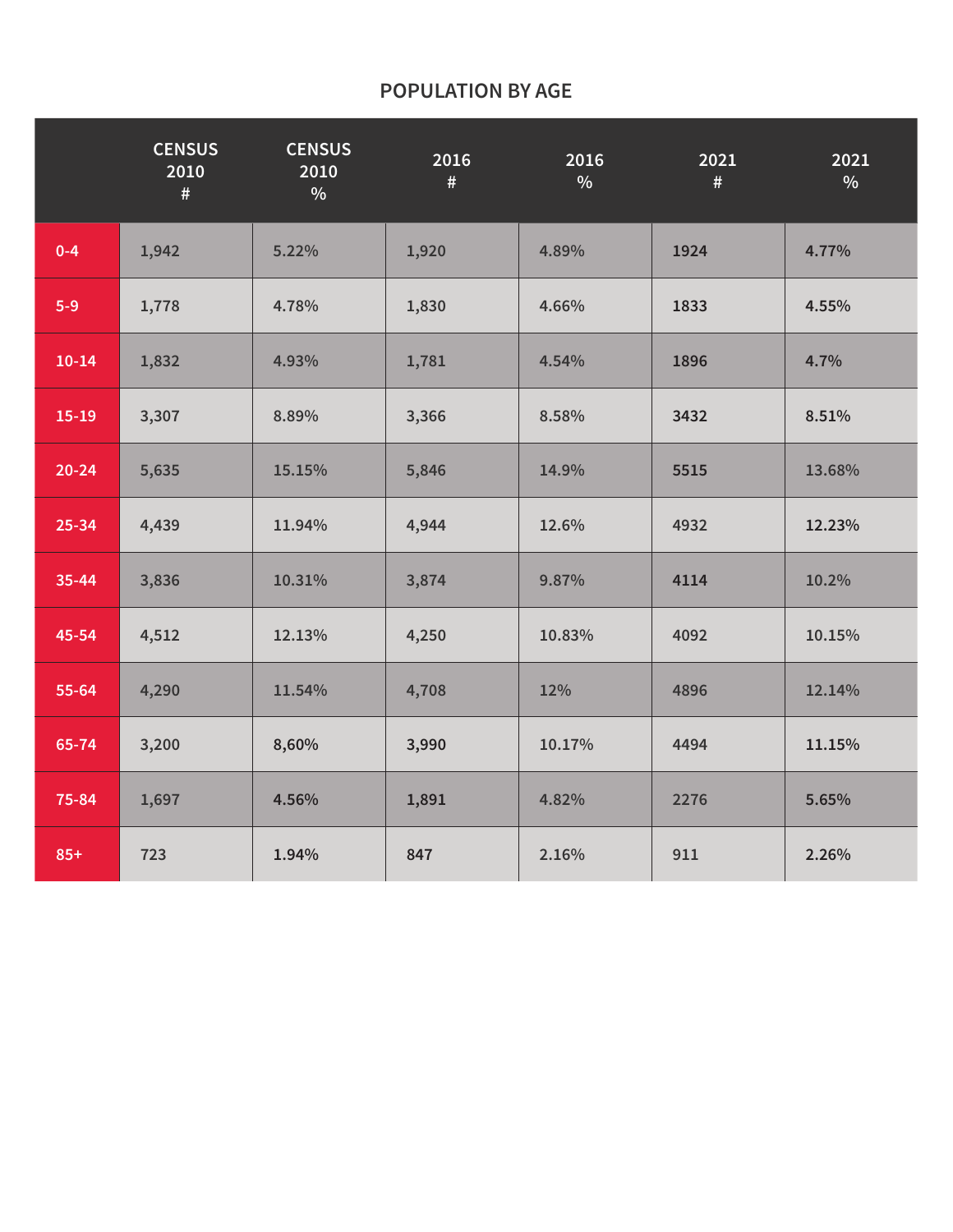#### **RACE AND ETHNICITY**

|                                   | <b>CENSUS</b><br>2010<br># | <b>CENSUS</b><br>2010<br>$\frac{0}{0}$ | 2016<br>$\#$ | 2016<br>$\frac{0}{0}$ | 2021<br># | 2021<br>$\%$ |
|-----------------------------------|----------------------------|----------------------------------------|--------------|-----------------------|-----------|--------------|
| <b>WHITE</b>                      | 34,208                     | 91.98%                                 | 35,341       | 90.28%                | 35807     | 88.82%       |
| <b>BLACK</b>                      | 1,392                      | 3.74%                                  | 1,630        | 4.15%                 | 1789      | 4.44%        |
| <b>AMERICAN</b><br><b>INDIAN</b>  | 87                         | 0.23%                                  | 119          | 0.3%                  | 144       | 0.36%        |
| <b>ASIAN</b>                      | 657                        | 1.77%                                  | 989          | 2.52%                 | 1287      | 3.19%        |
| <b>PACIFIC</b><br><b>ISLANDER</b> | 11                         | 0.03%                                  | 13           | 0.03%                 | 14        | 0.03%        |
| <b>OTHER</b>                      | 279                        | 0.75%                                  | 356          | 0.91%                 | 426       | 1.06%        |
| <b>TWO OR</b><br><b>MORE</b>      | 557                        | 1.50%                                  | 709          | 1.81%                 | 848       | 2.1%         |
| <b>HISPANIC</b><br><b>ORIGIN</b>  | 890                        | 2.39%                                  | 1,137        | 2.9%                  | 1375      | 3.41%        |